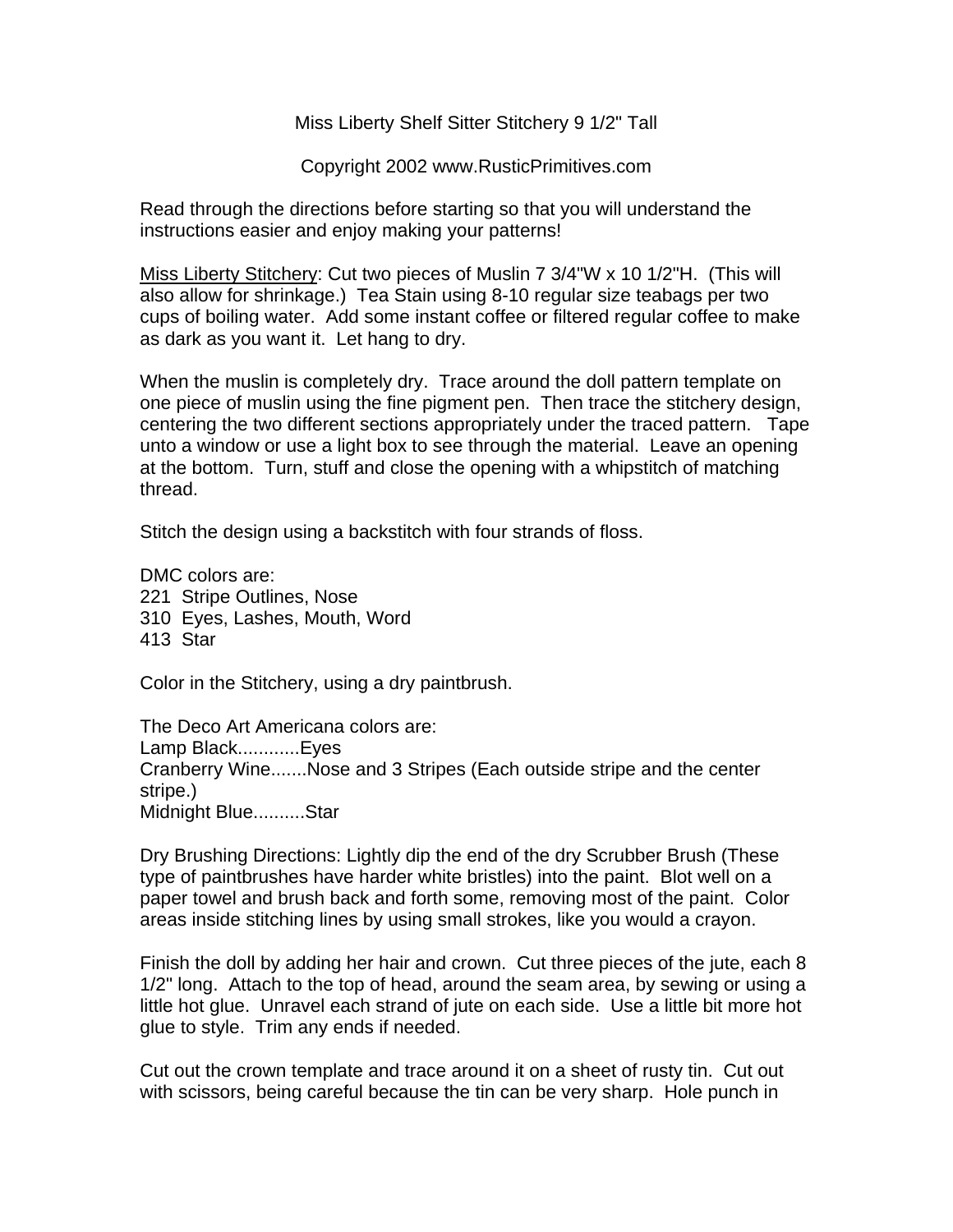three places as shown on the template. Using some of the cross-stitch floss, sew unto head by going in and out of the holes once. When you pull the floss tight, the crown will go against the head. Tie off. For extra reinforcement, you can also use some hot glue up inside after sewing.

Keep away from children, decorative purposes only, because of the rusty tin.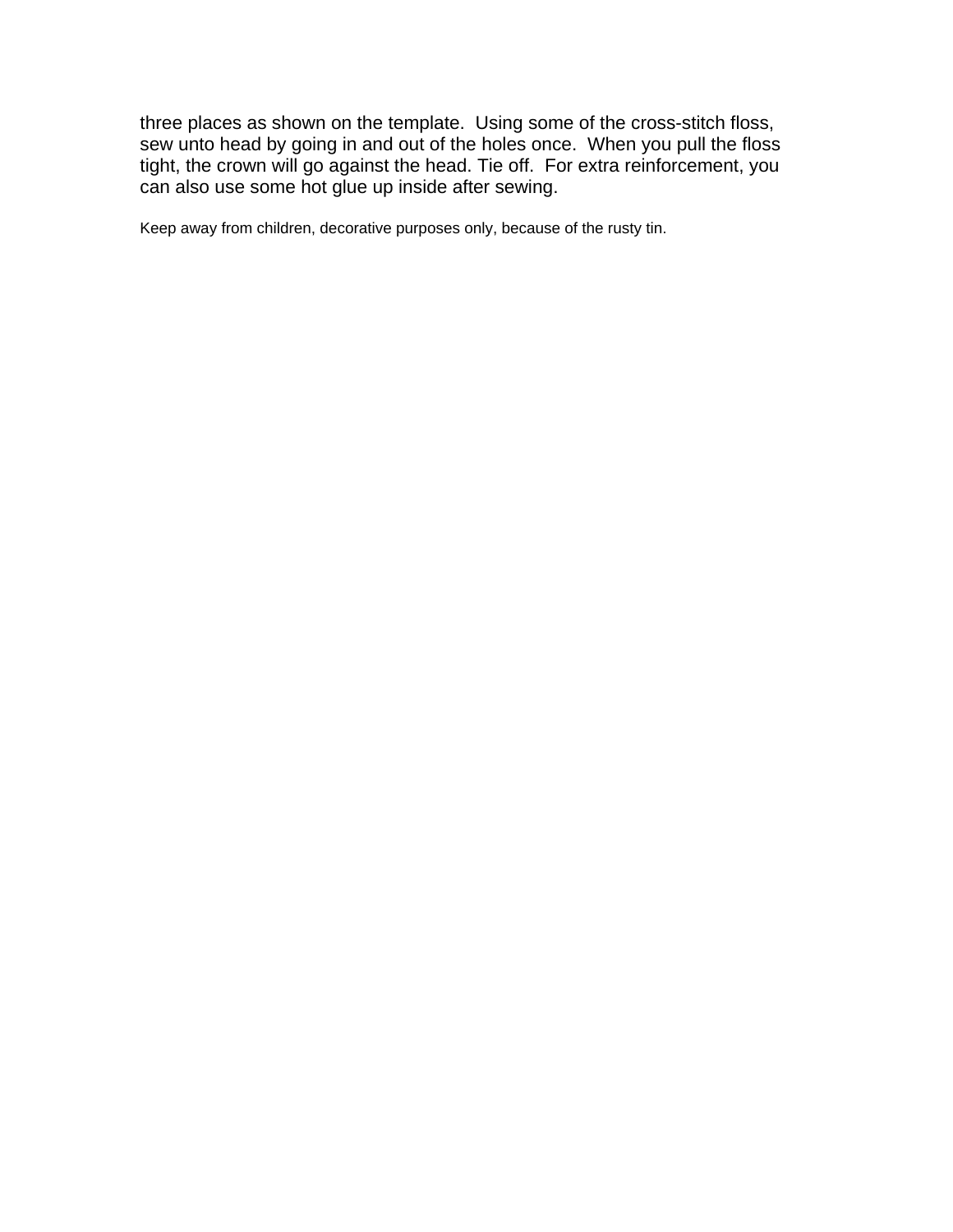